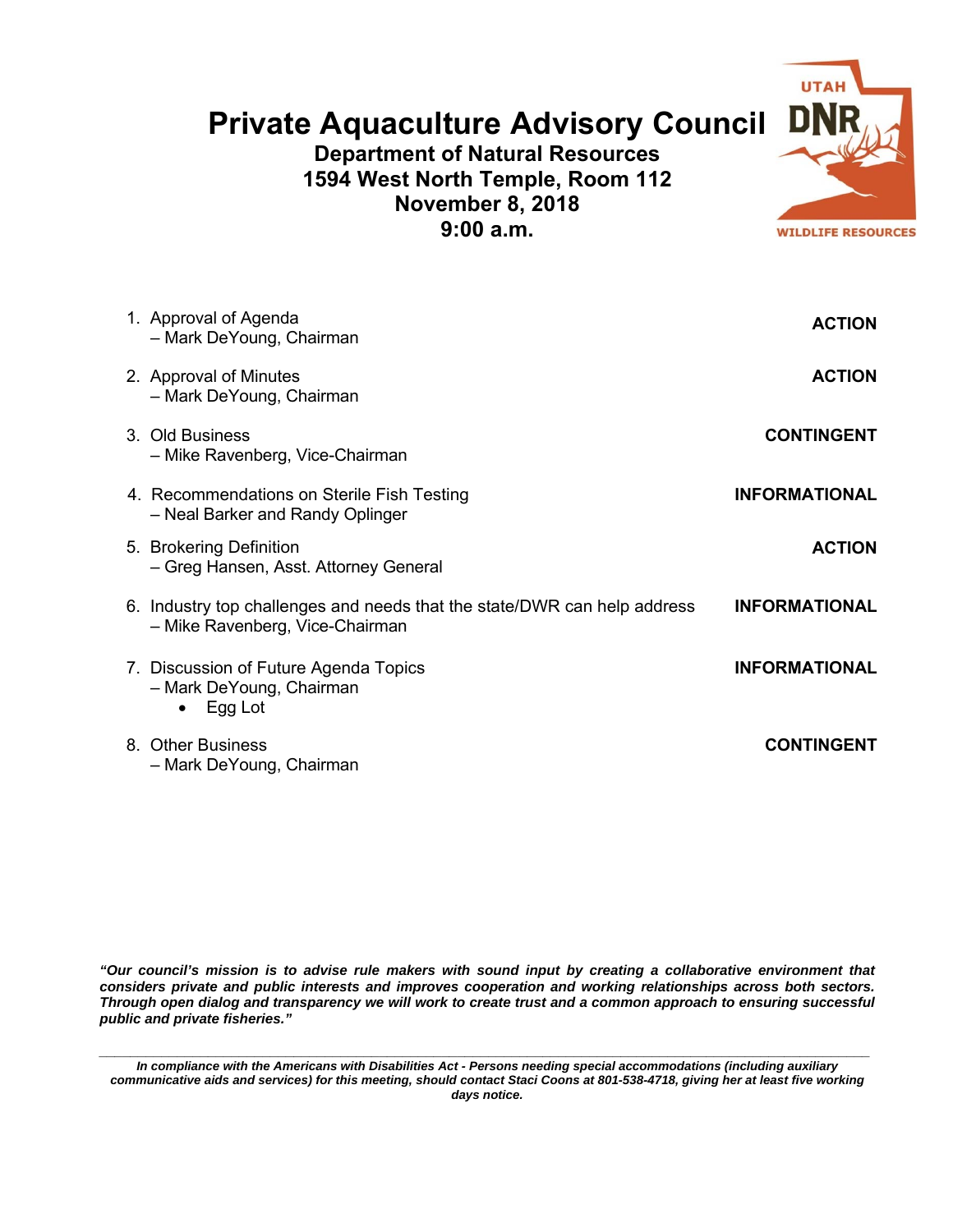## **Private Aquaculture Advisory Council**

Department of Natural Resources 1594 West North Temple, Room 112 November 8, 2018 Attendance

| <b>Advisory Council</b>     | <b>Presenters</b>    |                       |                     |
|-----------------------------|----------------------|-----------------------|---------------------|
| Mark DeYoung – Chair        | Daniel Jenks         | Neal Barker           |                     |
| Mike Ravenberg - Vice-Chair | Randy Oplinger       | Greg Hansen           |                     |
| Drew Cushing                | <b>Barry Pittman</b> |                       |                     |
| Chelsea Crawford            | Lee Rasmussen        |                       |                     |
| Dave Danley                 | James Sair           |                       |                     |
| <b>Division Personnel</b>   |                      | <b>Public Present</b> |                     |
| Staci Coons                 |                      | Dennis Judd           | <b>Brook Knotts</b> |
| Rory Reynolds               |                      | Tylynn Griffin        | Anna Forest         |
|                             |                      | <b>Tarah Barker</b>   | Randon Draper       |
|                             |                      |                       |                     |

| 00:00:07 | Chairman DeYoung called the meeting to order and reviewed the agenda and minutes.                                                                                                                                      |
|----------|------------------------------------------------------------------------------------------------------------------------------------------------------------------------------------------------------------------------|
| 00:00:22 | 1) Approval of Agenda (Action)                                                                                                                                                                                         |
|          | Council received agenda prior to meeting and approved it.                                                                                                                                                              |
| 00:01:28 | 2) Approval of Minutes (Action)                                                                                                                                                                                        |
|          | The following motion was made by Drew Cushing, seconded by Mike Ravenberg and<br>passed unanimously.                                                                                                                   |
|          | MOTION: I move that we approve the minutes of the August 28, 2018 Advisory<br>Council meeting.                                                                                                                         |
| 00:02:21 | 3) Old Business (Contingent)                                                                                                                                                                                           |
|          | None to discuss.                                                                                                                                                                                                       |
| 00:03:19 | 4) Recommendations on Sterile Fish Testing (Informational)                                                                                                                                                             |
|          | Randy Oplinger and Neal Barker presented the recommendations.                                                                                                                                                          |
|          | Private fish industry expressed some concerns about the current rule. They requested<br>clarification on how fish sterility testing was done in order to help guide their business<br>practices and find cost savings. |
|          | <b>Action Item:</b>                                                                                                                                                                                                    |
|          | 1) provide revised rule draft language prior to next meeting                                                                                                                                                           |
| 00:47:16 | 5) Brokering Definition (Action)                                                                                                                                                                                       |
|          | Greg Hansen presented the definition of brokering.                                                                                                                                                                     |